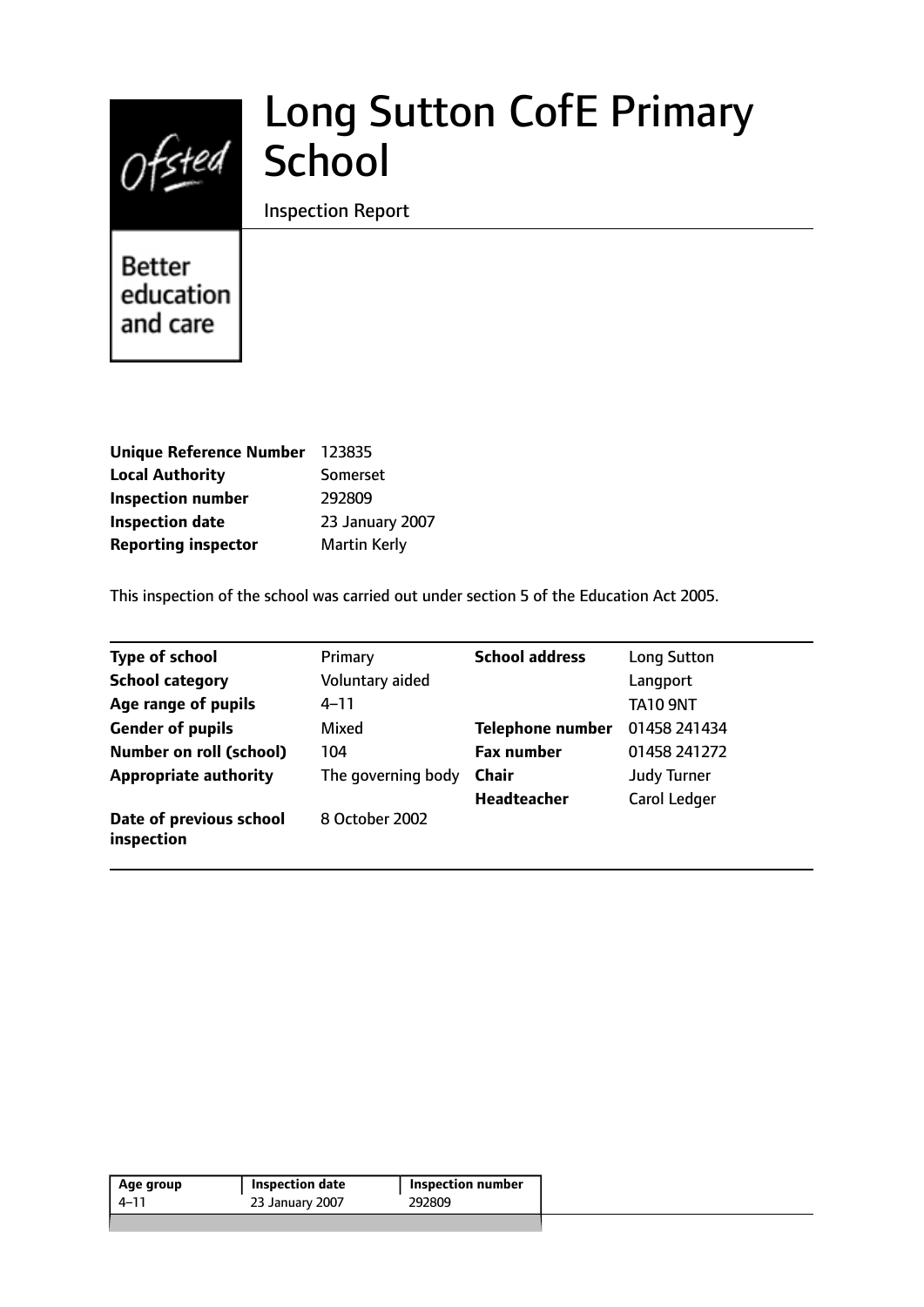© Crown copyright 2007

Website: www.ofsted.gov.uk

This document may be reproduced in whole or in part for non-commercial educational purposes, provided that the information quoted is reproduced without adaptation and the source and date of publication are stated.

Further copies of this report are obtainable from the school. Under the Education Act 2005, the school must provide a copy of this report free of charge to certain categories of people. A charge not exceeding the full cost of reproduction may be made for any other copies supplied.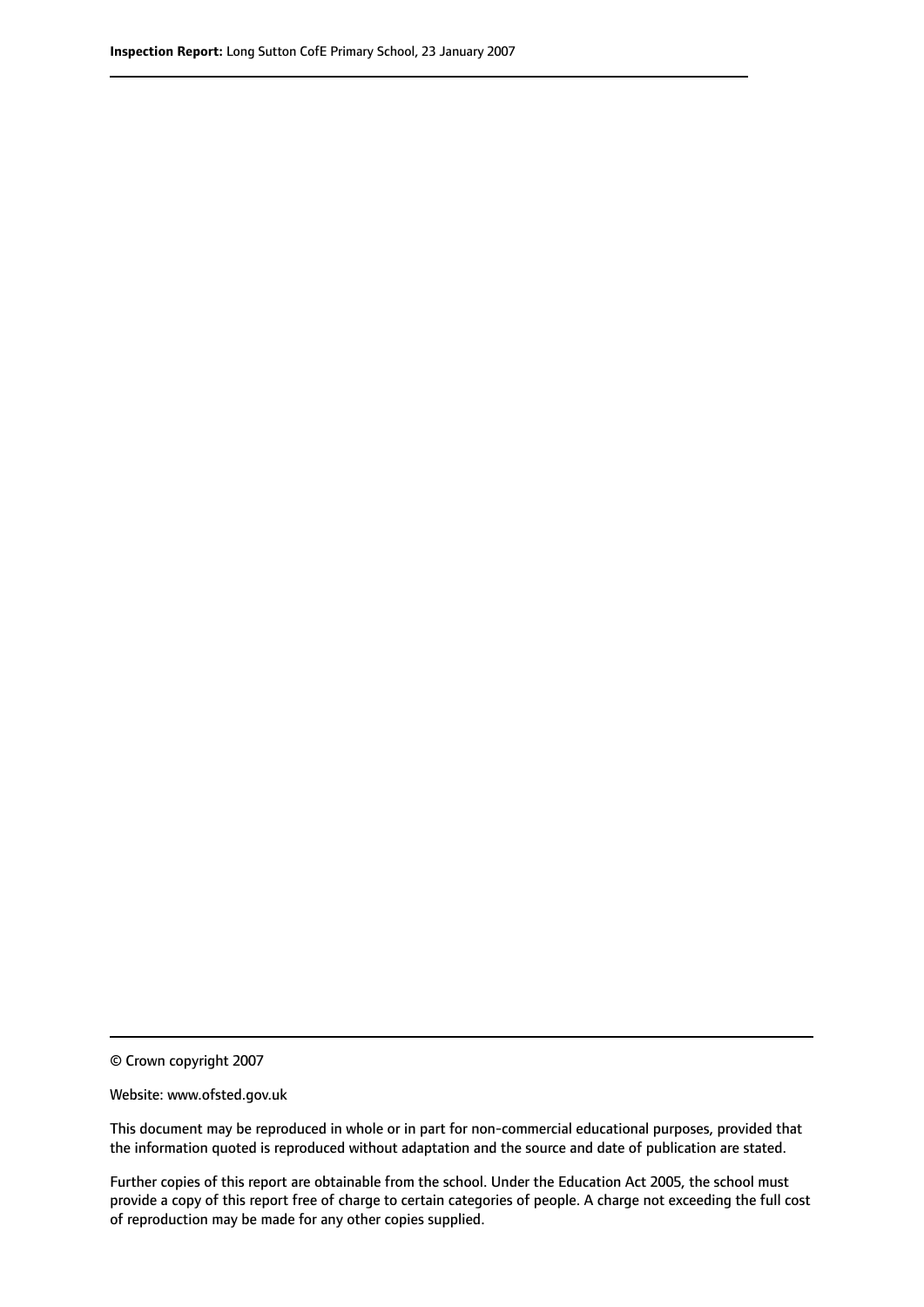# **Introduction**

The inspection was carried out by one Additional Inspector.

## **Description of the school**

The school is much smaller than average. Following a steady decline the number of pupils attending the school has risen again during the last year. Most pupils are taught in classes with two year groups. Pupils come from a wide range of socio-economic backgrounds within several small rural communities. Almost all are White British. The proportions of pupils with learning difficulties, physical disabilities and with statements of special educational need are broadly the same as those found nationally.

#### **Key for inspection grades**

| Grade 1 | Outstanding  |
|---------|--------------|
| Grade 2 | Good         |
| Grade 3 | Satisfactory |
| Grade 4 | Inadequate   |
|         |              |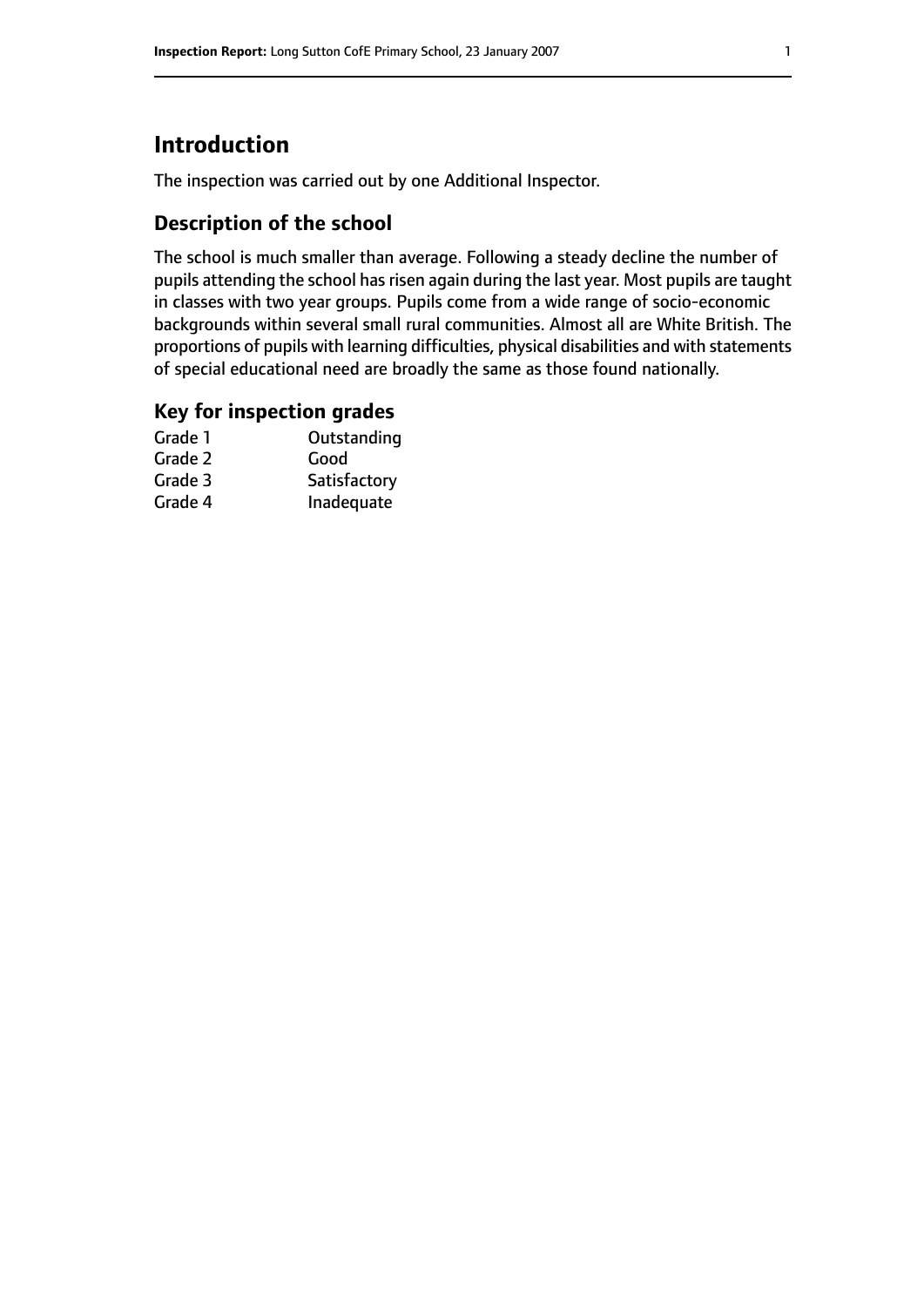# **Overall effectiveness of the school**

#### **Grade: 2**

This is a good school with many strengths and few areas in need of development. The headteacher successfully ensures a balance between pupils' personal development and their academic achievement. This results in above- average standards and good personal development and well-being.

The attainment of children on entry to the school varies considerably, and from one year to the next, but it is usually in line with that found nationally for this age group. Pupils achieve well in the Reception Year and also in Years 1 to 6. By the time they leave at the end of Year 6, standards are above average. Girls achieve particularly well but not all boys are moving on quite as well, particularly some of those in Years 3 and 6 with their writing.

All aspects of pupils' personal development are good. Their positive attitudes to school contribute to the good teaching and learning. Recent unscheduled admissions of pupils have contributed to the exceptionally wide range of class sizes, with the mixed Year 3 and 4 class being twice the size of the single Year 2 class. This means that there is less room in one class for a wide range of learning activities, although groups of pupils frequently use the library area. In this large class there are fewer opportunities for pupils to receive individual attention from the class teacher but extra adult support is often available. The quality and standards in the Reception Year are good.

The curriculum is good and benefits from strong links with other schools and extensive activities beyond the classroom. Pupils are effectively supported and well cared for, and receive good guidance for their academic and personal development. Pupils thrive in the supportive family atmosphere and this is appreciated by many parents. One wrote, 'The school's ethos is central to its teaching and ensures a warm and caring environment in which the children flourish.'

The leadership and management of the school are good. The headteacher provides clear and effective leadership and is ably supported by the deputy. Other teachers are increasingly sharing in the responsibilities of management. The school has made good progress in addressing previously identified issues. Some of these are now strengths, for example, pupils' use of information and communication technology (ICT). Good improvement is a result of the commitment and well-focused planning of the leadership team. The school has effective systems for checking on its performance and consequently has an accurate view of all aspects of its work. It has clearly identified and appropriate priorities for further development, and is well placed to continue to improve.

#### **What the school should do to improve further**

- Strengthen the achievement, particularly in writing, of a few groups of boys.
- $\cdot$  Review the class structure and deployment of staff to help minimise the inequalities associated with the exceptional variation in class sizes.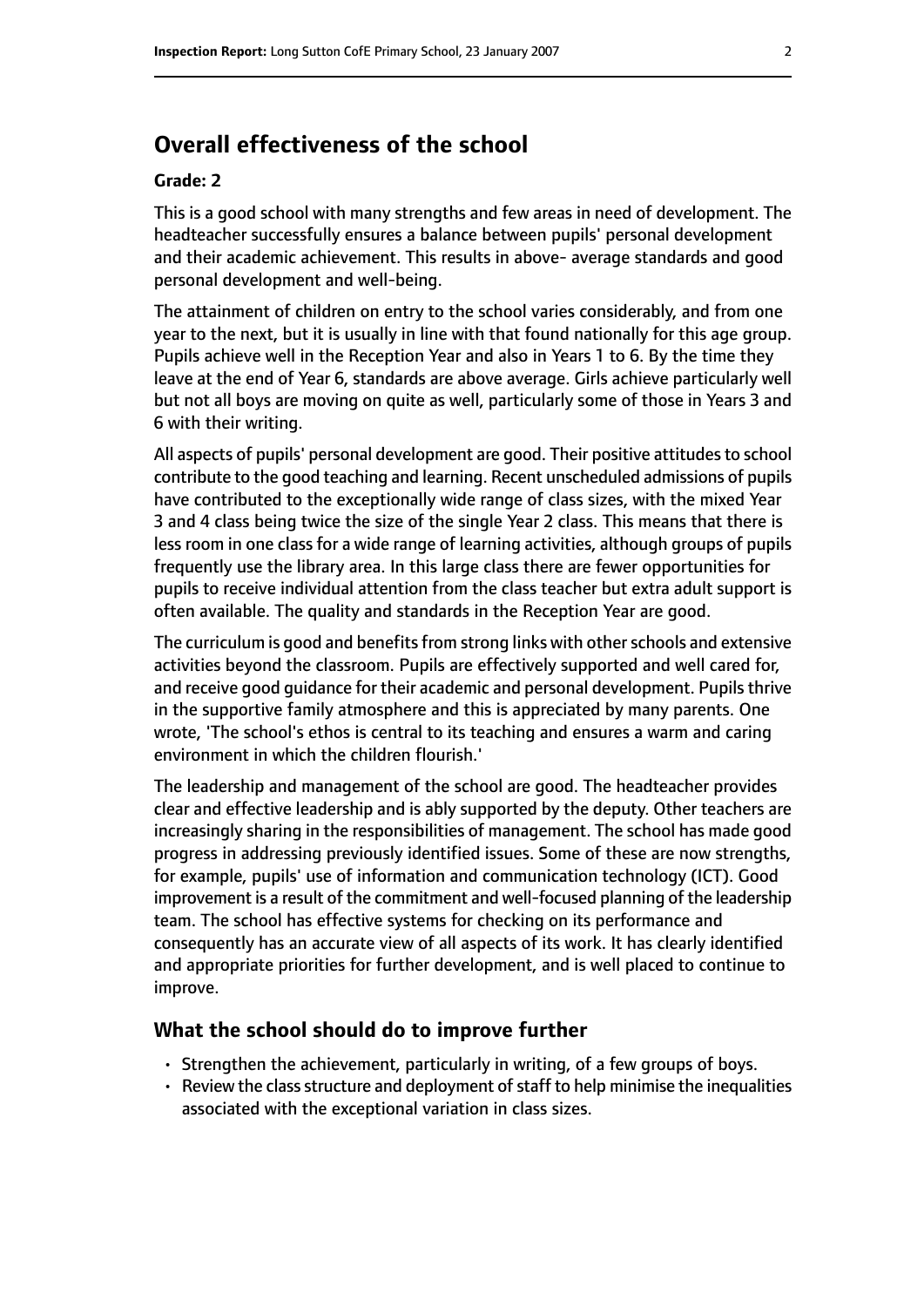## **Achievement and standards**

#### **Grade: 2**

Pupils of all abilities achieve well and whilst standards vary from year to year between the small cohorts, they are above the national average overall. Children in the Reception Year get off to a good start and most are at least in line with national expectations by the end of the year. This good achievement is maintained in Years 1 and 2, and by the end of Year 2, standards in reading are well above average. By the end of Year 6, standards are above average in English, mathematics and science.

Pupils with learning difficulties achieve well. Very few pupils who have attended the school from Year 1 do not reach at least the standards expected nationally for their age. Almost all the girls achieved well in recent national tests in Years 2 and 6. Boys did not do quite as well, particularly in their writing. Recent assessments by the school indicate this was also the case for some boys in other year groups. The school sets challenging targets for pupils for when they leave the school and most achieve them.

# **Personal development and well-being**

#### **Grade: 2**

The school's mission statement, 'In our Christian school we do our best to play fairly, behave well and work together' is successfully reflected in the pupils' good personal development. Their spiritual, moral, social and cultural development is good as a result of the consistent expectations and good examples set by all staff. Behaviour is good, with almost all pupils behaving well throughout the day. A tiny minority have challenging behaviour but this is managed well by the staff.

Pupils enjoy school a lot. They are punctual and their attendance is above average. They have a good awareness of how to keep themselves safe and understand the importance of healthy lifestyles. Many of them take part enthusiastically in physical activities, for example, in country dancing or using the fitness trail on the school field, but some find it difficult to resist crisps at break time. Pupils are conscientious in their roles around the school and thoughtful about how they can contribute to environmental issues. There is keen competition to become members of the school council, although the work of this council is still dependent on adult direction. Pupils are gaining a good range of skills, including ICT skills, needed for the next stage of their education and later working life.

# **Quality of provision**

#### **Teaching and learning**

#### **Grade: 2**

In the Reception Year, good teaching within a class shared by older pupils enables the youngest children to learn well in a stimulating, purposeful and active environment. This is evident, for example, when they explore magnetism by hiding assorted objects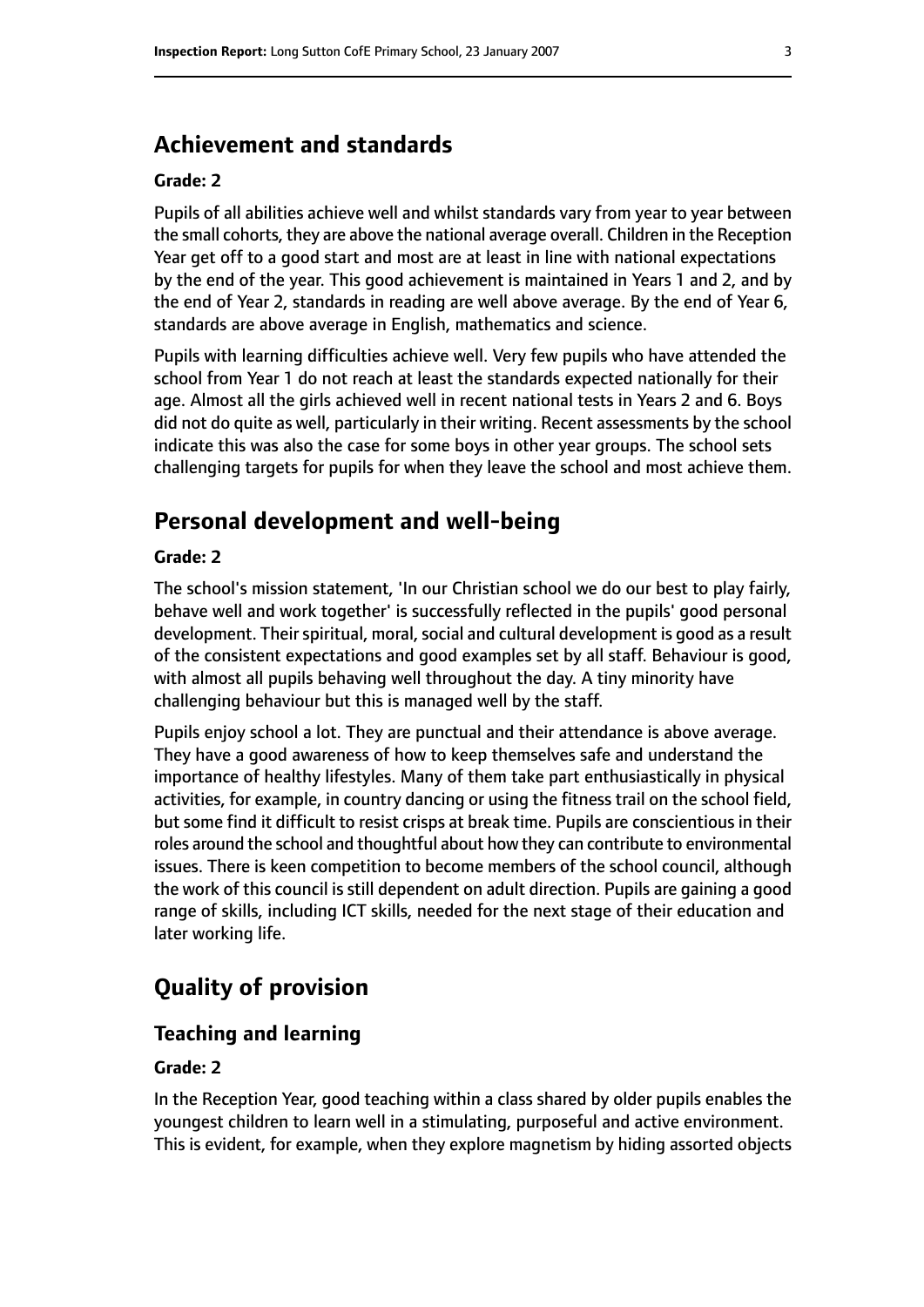in a sandy landscape. Limited access to outdoor areas has restricted the children's ability to choose to do some activities. The newly built 'conservatory' and fenced outdoor area are expected to overcome this as soon as they are signed off by the building contractors.

Teaching and learning in Years 1 to 6 are good. Consistent features include the good working ethos in all lessons as a result of good relationships between adults and pupils and the pupils' own positive attitudes to their work. Teachers regularly assess their pupils' progress. They plan activities effectively for groups of pupils with widely differing needs and make good use of ICT in teaching and in learning. Experienced teaching assistants work effectively with small groups of pupils supporting their learning well. Most classrooms contain helpful displays and collections of information to support pupils with their learning. The congested nature of the tables in the Year 3 and 4 classroom, however, limits the flexibility of movement and makes access by adults to specific pupils difficult at times. A few parents report feeling concerned that their children will be 'overlooked in the large class'.

#### **Curriculum and other activities**

#### **Grade: 2**

The curriculum is carefully planned to meet the needs of mixed-year groups. It is adapted well to the needs of specific pupils, with additional activities for the most able and support for those with complex learning difficulties. The personal, social, emotional and health education programme is being further strengthened by the introduction of new materials and contributes well to the good personal development of pupils. Other good elements include the use of ICT across the curriculum. The science curriculum is being strengthened by the very good links with the local specialist science college. Not all boys respond well to the range of writing opportunities and experiences. Pupils benefit from many opportunities within the creative and performing arts, for example, by all helping to build a willow giraffe and when performing in concerts in Wells Cathedral. There is a good range of enrichment activities beyond the classroom, including 'wet welly walks on Wednesdays' in Reception and Year 1 and the residential week at the beginning of the year for pupils in Years 5 and 6.

#### **Care, guidance and support**

#### **Grade: 2**

All the pupils are well known by the headteacher and staff and this helps pupils new to the school settle in quickly and happily. One parent wrote of her daughter, 'She was immediately made to feel welcome and comes out of school "buzzing".' The few pupils with complex problems are supported well, enabling them to play a full part in the school. Statutory procedures designed to safeguard pupils are implemented rigorously, including regular training updates for all staff. The academic guidance to pupils is particularly effective, with pupils being involved in setting their own short-term targets. In Years 5 and 6, this includes pupils in discussing targets in draft form with parents at home before confirming them. Most of these targets are clear and precise.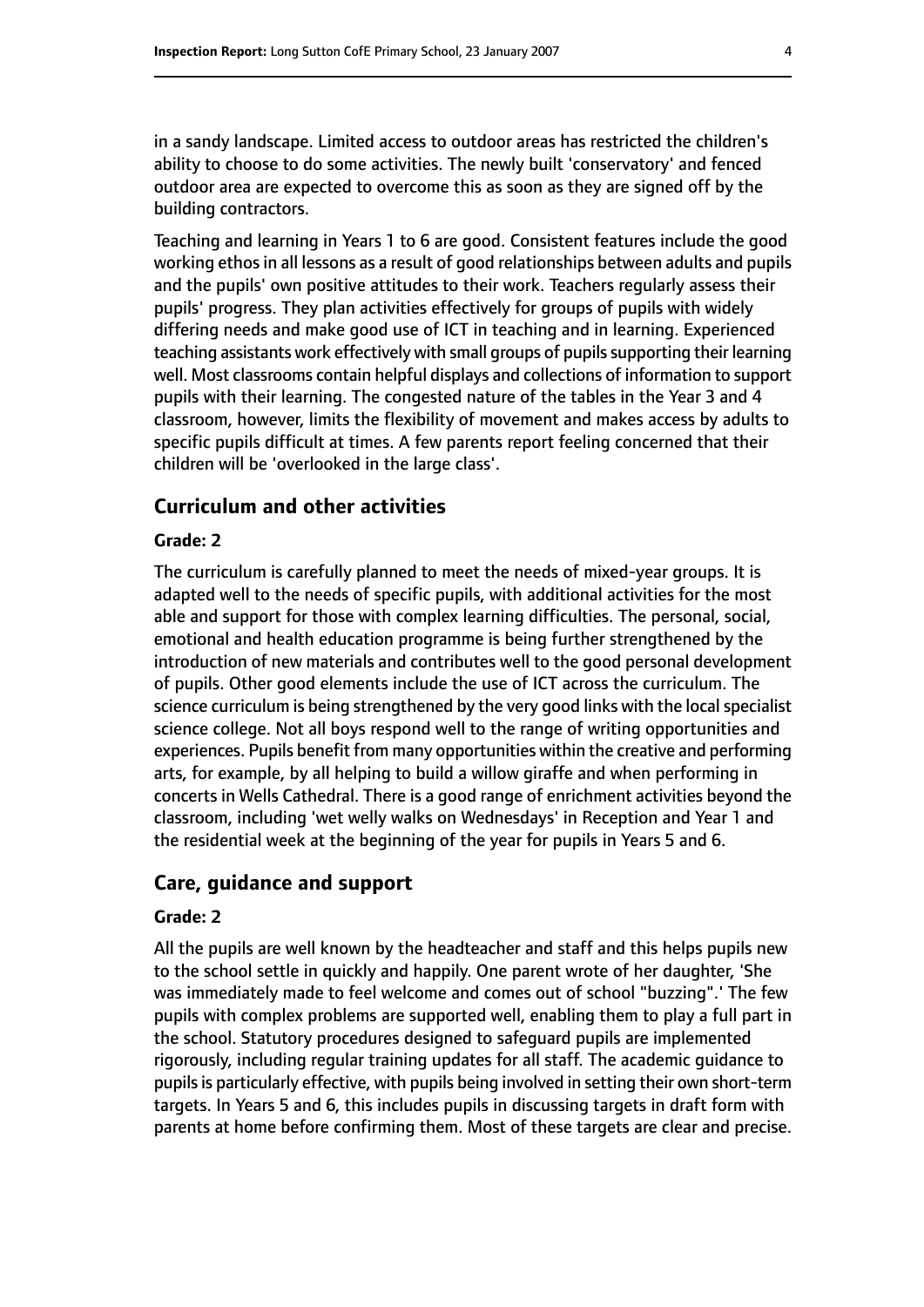They are all displayed prominently in classrooms, helping to maintain their profile and support pupils' progress.

## **Leadership and management**

#### **Grade: 2**

The headteacher has a significant teaching commitment and works exceptionally hard as leader to provide a clear sense of purpose and continuous improvement. Together with the governors she has instigated significant improvements to the fabric of the school, improving facilities for pupils' learning and administrative areas. She networks successfully with other schools and professional bodies to involve the school in local and national developments. Most recently, this has involved the school in a proposal to pilot some innovative approaches to the curriculum.

The deputy head is actively involved with the headteacher in the good strategic planning and systematic monitoring of the work of the school. Other teachers are taking on more responsibilities but some are reluctant to make clear judgements when these involve the work of colleagues. The school has effective systems to collect and analyse pupils' performance data, and it responds well to the information found. Strategic planning is good and subject leaders also have effective plans to improve their subjects. Governors fulfil their responsibilities well and are fully involved in important decision making. The governors and leadership team recognise the need to address the imbalance of class sizes and the potential impact these have on pupils' time spent individually with their teachers and on staff workloads.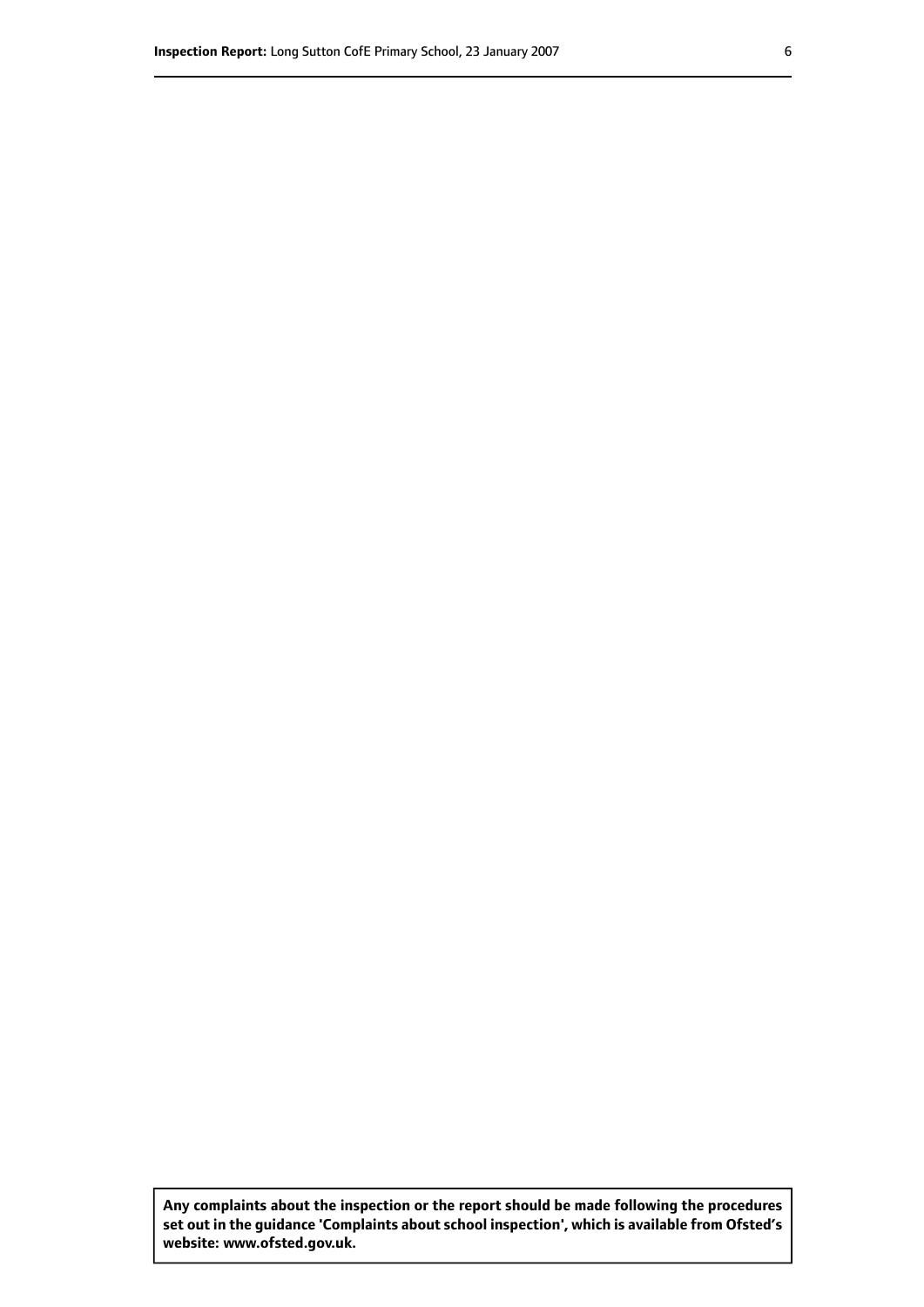# **Inspection judgements**

| Key to judgements: grade 1 is outstanding, grade 2 good, grade 3 satisfactory, and grade 4 | <b>School</b>  |
|--------------------------------------------------------------------------------------------|----------------|
| inadeauate                                                                                 | <b>Overall</b> |

# **Overall effectiveness**

| How effective, efficient and inclusive is the provision of education, integrated<br>care and any extended services in meeting the needs of learners? |     |
|------------------------------------------------------------------------------------------------------------------------------------------------------|-----|
| How well does the school work in partnership with others to promote learners'<br>well-being?                                                         |     |
| The quality and standards in the Foundation Stage                                                                                                    |     |
| The effectiveness of the school's self-evaluation                                                                                                    |     |
| The capacity to make any necessary improvements                                                                                                      |     |
| Effective steps have been taken to promote improvement since the last<br>inspection                                                                  | Yes |

## **Achievement and standards**

| How well do learners achieve?                                                                               |  |
|-------------------------------------------------------------------------------------------------------------|--|
| The standards <sup>1</sup> reached by learners                                                              |  |
| How well learners make progress, taking account of any significant variations between<br>groups of learners |  |
| How well learners with learning difficulties and disabilities make progress                                 |  |

## **Personal development and well-being**

| How good is the overall personal development and well-being of the<br>learners?                                  |  |
|------------------------------------------------------------------------------------------------------------------|--|
| The extent of learners' spiritual, moral, social and cultural development                                        |  |
| The behaviour of learners                                                                                        |  |
| The attendance of learners                                                                                       |  |
| How well learners enjoy their education                                                                          |  |
| The extent to which learners adopt safe practices                                                                |  |
| The extent to which learners adopt healthy lifestyles                                                            |  |
| The extent to which learners make a positive contribution to the community                                       |  |
| How well learners develop workplace and other skills that will contribute to<br>their future economic well-being |  |

## **The quality of provision**

| How effective are teaching and learning in meeting the full range of the<br>learners' needs?          |  |
|-------------------------------------------------------------------------------------------------------|--|
| How well do the curriculum and other activities meet the range of needs<br>and interests of learners? |  |
| How well are learners cared for, guided and supported?                                                |  |

 $^1$  Grade 1 - Exceptionally and consistently high; Grade 2 - Generally above average with none significantly below average; Grade 3 - Broadly average to below average; Grade 4 - Exceptionally low.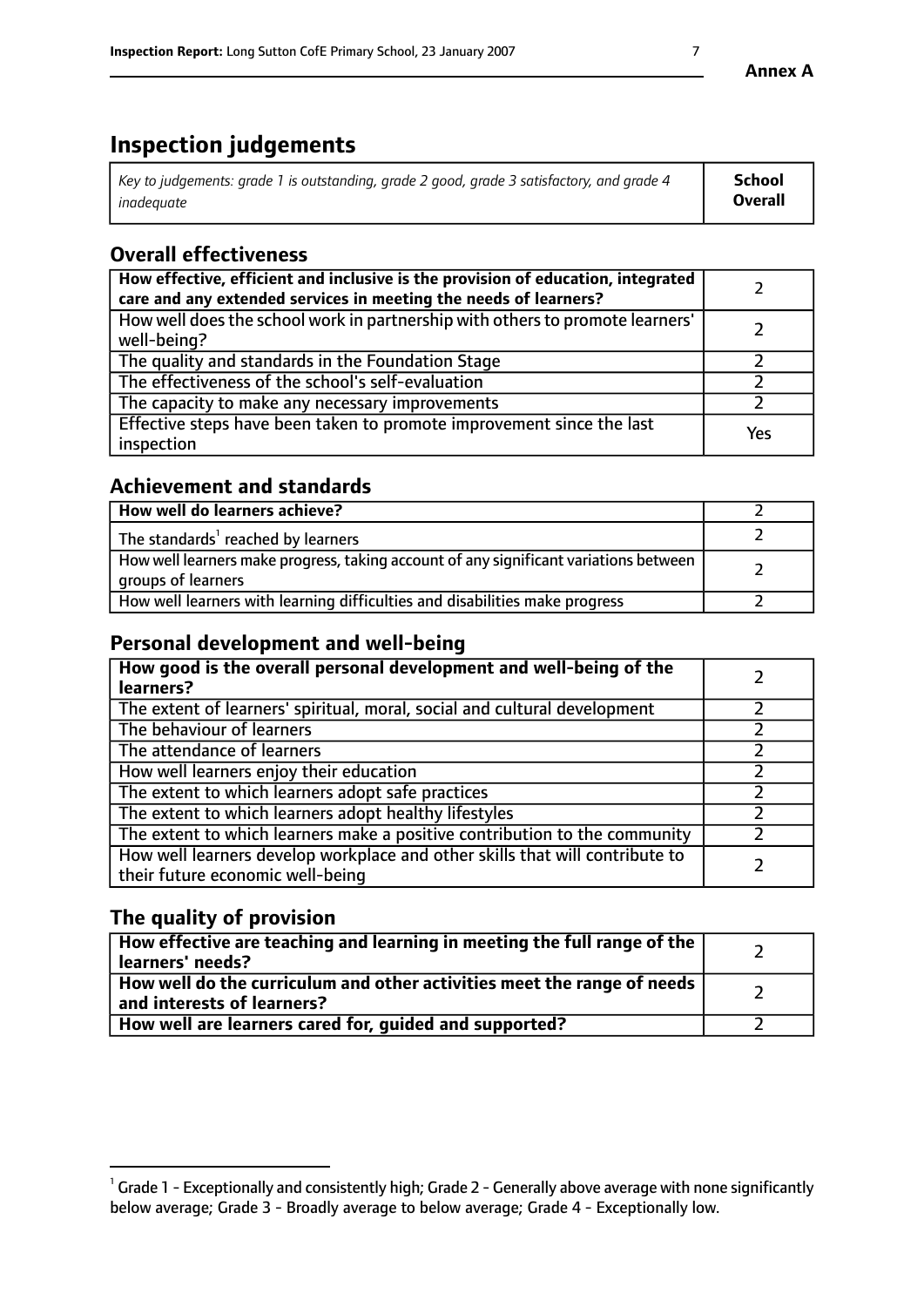# **Leadership and management**

| How effective are leadership and management in raising achievement<br>and supporting all learners?                                              |               |
|-------------------------------------------------------------------------------------------------------------------------------------------------|---------------|
| How effectively leaders and managers at all levels set clear direction leading<br>to improvement and promote high quality of care and education |               |
| How effectively performance is monitored, evaluated and improved to meet<br>challenging targets                                                 | $\mathcal{L}$ |
| How well equality of opportunity is promoted and discrimination tackled so<br>that all learners achieve as well as they can                     | 3             |
| How effectively and efficiently resources, including staff, are deployed to<br>achieve value for money                                          | $\mathcal{P}$ |
| The extent to which governors and other supervisory boards discharge their<br>responsibilities                                                  |               |
| Do procedures for safequarding learners meet current government<br>requirements?                                                                | Yes           |
| Does this school require special measures?                                                                                                      | No            |
| Does this school require a notice to improve?                                                                                                   | <b>No</b>     |